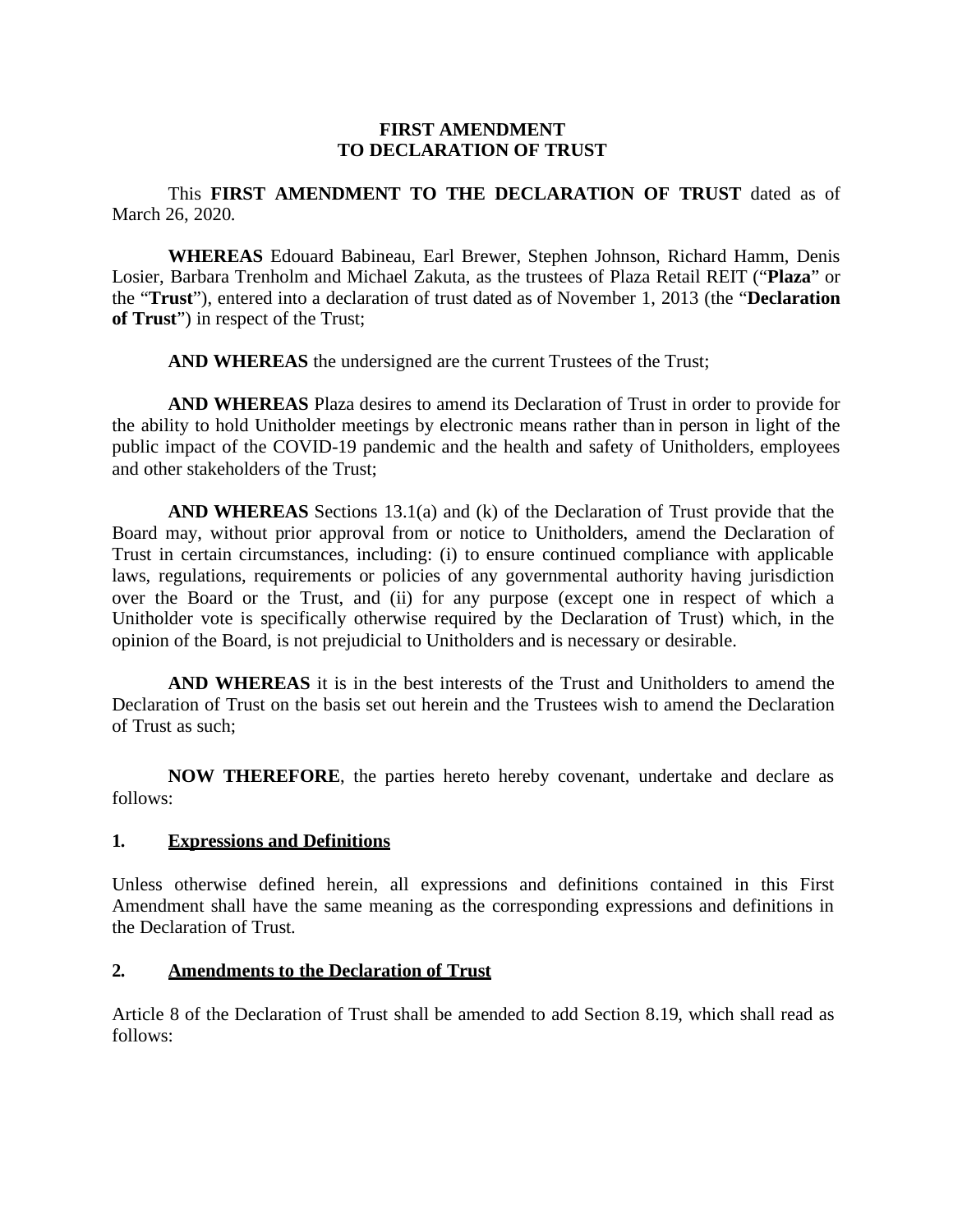### *8.19 Meetings by Telephone, Electronic or Other Communications Facility*

*Any meeting of Unitholders may be held entirely by means of a telephonic, electronic or other communication facility. A person who votes at the meeting or establishes a communications link to the meeting is deemed to be present in person at the meeting. Any such meeting of the Unitholders shall be deemed to be held at the place where the registered office of the Trust is located. The rules and procedures for any meeting of Unitholders held by means of a telephonic, electronic or other communication facility shall be such reasonable rules and procedures as are determined by the Trustees and such rules and procedures shall be binding upon all parties participating in the meeting.*

# **3. Ratification and Confirmation**

As amended and modified by this First Amendment, the Declaration of Trust is in all respects ratified and confirmed and, along with this First Amendment, shall be read, taken and construed as one and the same agreement and, where the terms herein are inconsistent with those of the Declaration of Trust, the terms of this agreement shall govern.

### **4. Further Assurances**

The parties hereto covenant and agree, from and after the execution of this First Amendment, to sign such other instruments, do and perform and cause to be done and performed such further and other acts and things as may be necessary or desirable in order to give full effect to this First Amendment and every part of it.

# **5. Governing Law**

This First Amendment shall be interpreted and governed by and take effect exclusively in accordance with the laws of the Province of Ontario and the laws of Canada applicable therein and shall be treated in all respects as an Ontario contract. Any and all disputes arising under this First Amendment, whether as to interpretation, performance or otherwise, shall be subject to the exclusive jurisdiction of the courts of the Province of Ontario.

### **6. Counterparts**

This First Amendment may be executed in several counterparts, each of which whenso executed shall be deemed to be an original and such counterparts together shall constitute one and the same instrument, which shall be sufficiently evidenced by any such original counterpart.

# **[REMAINDER OF PAGE INTENTIONALLY LEFT BLANK]**